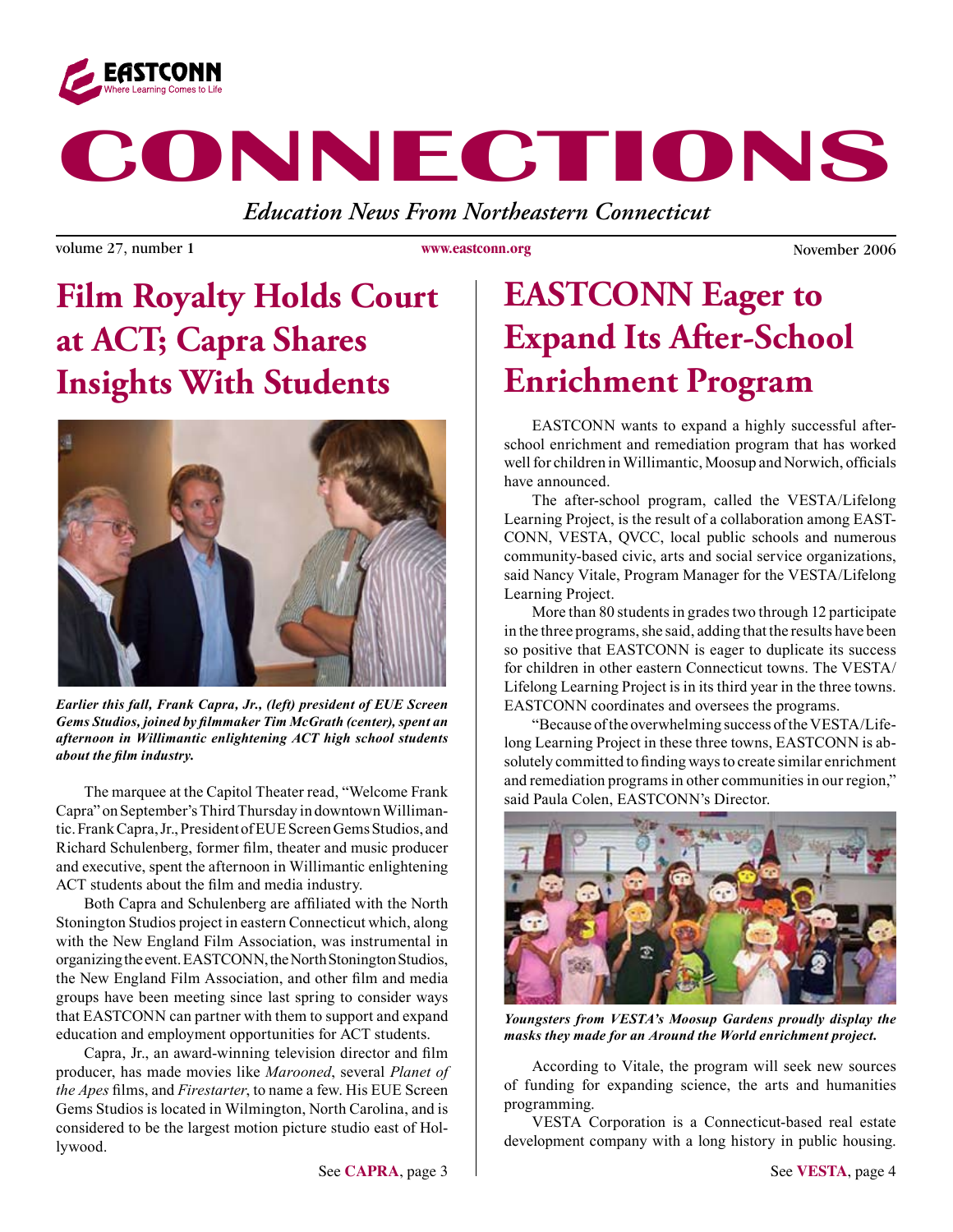### **Calendar of EASTCONN Events**



#### **NOVEMBER 2006**

- 15 ............. Overcoming Barriers to Student
- Understanding of Fractions
- 16 .............Technology Council
- 17................ConnCASE
- 29 .............Teaching Science Process Skills
- 29 ............. Play Symposium

#### **DECEMBER 2006**



#### **JANUARY 2007**

- 11 ............. Math Council
- 16................Writing Across Content Areas
- 18 .............Regional Staff Development Council
- 18 .............Technology Council
- 19 .............ConnCASE
- 19 ............. URSA/NASA
- 26 .............Explore Forces and Motion Using Legos and Web-Based Technology
- 26 & 3/23 ..Effective Teaching Strategies

#### **FEBRUARY 2007**

- 1 ............. Helping Students to Think Algebraically
- 5 ............. Making Ratios Real
- 6 .............Live and Let Live: Ecosystems Simplifed
- 6 ............. Analyzing Formative Assessment Data

Using *Excel*

- 16 .............ConnCASE
- 16 ............. URSA/NASA

*Note: Workshops fll up quickly. Please reserve seats early. EASTCONN workshops are subject to change. Please e-mail the EASTCONN Conference Offce at [conferenceoffce@](mailto:conferenceoffice@eastconn.org) [eastconn.org](mailto:conferenceoffice@eastconn.org) for more information about any of the meetings and workshops listed here. Register online for any of the above workshops at [www.eastconn.or](www.eastconn.org)g. Click on Workshops.*

 $\circledast$  b  $\circledast$ 

### **A note of thanks . . .**

*Many thanks to those who participated in the Third Annual ACT Scholarship Fund 5K Road Race on Sunday, Oct. 22 in Willimantic. The Fund earned \$2,126.*

# **ACT Calendar**



#### **Scarf Auction to Benefit ACT**

Visit ACT (Arts at the Capitol Theater) at 896 Main Street in Willimantic and bid on beautiful hand-crafted scarves during a silent auction that benefits the ACT Scholarship Fund.

**View and bid:** Evenings, Nov. 3, Nov. 16.

Winning bids will be announced at the ACT Annual Showcase on Thursday, Nov. 16th. See date below. Call ACT at 860-465-5636 for more information.

#### **Nov. 16, 2006 – 7 p.m.**

**ACT Annual Showcase** – A buoyant, fun-filled evening as ACT high school students showcase their many talents.

#### **Jan. 11, 12, 13, & 20 – 7:30 p.m. Jan. 13 & 21 – 2 p.m. matinee**

*Noises Off* – is ACT's fully staged student production of the comedy where everyone gets caught in the act! *Noises Off* follows the antics of a hapless English acting troupe that is touring a farce called *Nothing On*. But the actors themselves are entangled in a series of hilarious romps, misunderstandings and behind-the-scenes dalliances that are every bit as deep (and irrelevant) as the funny characters they portray.

Tickets, call Elizabeth at 860-465-5636, or emacha@eastconn.org.

 $\circledast$  b  $\circledast$ 

### **Willimantic Cinema Project**

EASTCONN is collaborating with the Windham Area Arts Council and the UConn's radio station, WHUS-FM, to sponsor award-winning flms at the Capitol Theater:

 **November 3** 7 p.m. .......*Annie Hall* (PG) 9 p.m. .......*Pieces of April* (PG-13)

#### **January 26**

7 p.m. ....... *Meet Me in St. Louis* (G) 9 p.m. .......*Casablanca* (PG)

#### **February 9**

7 p.m. .......*Being There* (PG) 9 p.m. ....... *Like Water for Chocolate* (R)

Tickets are \$5 at the door for each featured flm. For information: www.WindhamArts.org

#### **EASTCONN Administration**

Paula M. Colen, Executive Director Bruce Storm, Assistant Executive Director

#### **EASTCONN Connections**

Editor: Teddie Sleight ~ tsleight@eastconn.org Assistant:Cindy Laurendeau ~ [claurendeau@eastconn.org](mailto:claurendeau@eastconn.org)

**[Communications Department](%20mailto:connections@eastconn.org) Dotty [Budnick](mailto:dbudnick@eastconn.org), Director EASTCONN**, 376 Hartford Turnpike, Hampton, CT 06247 860-455-0707 FAX: 860-455-0691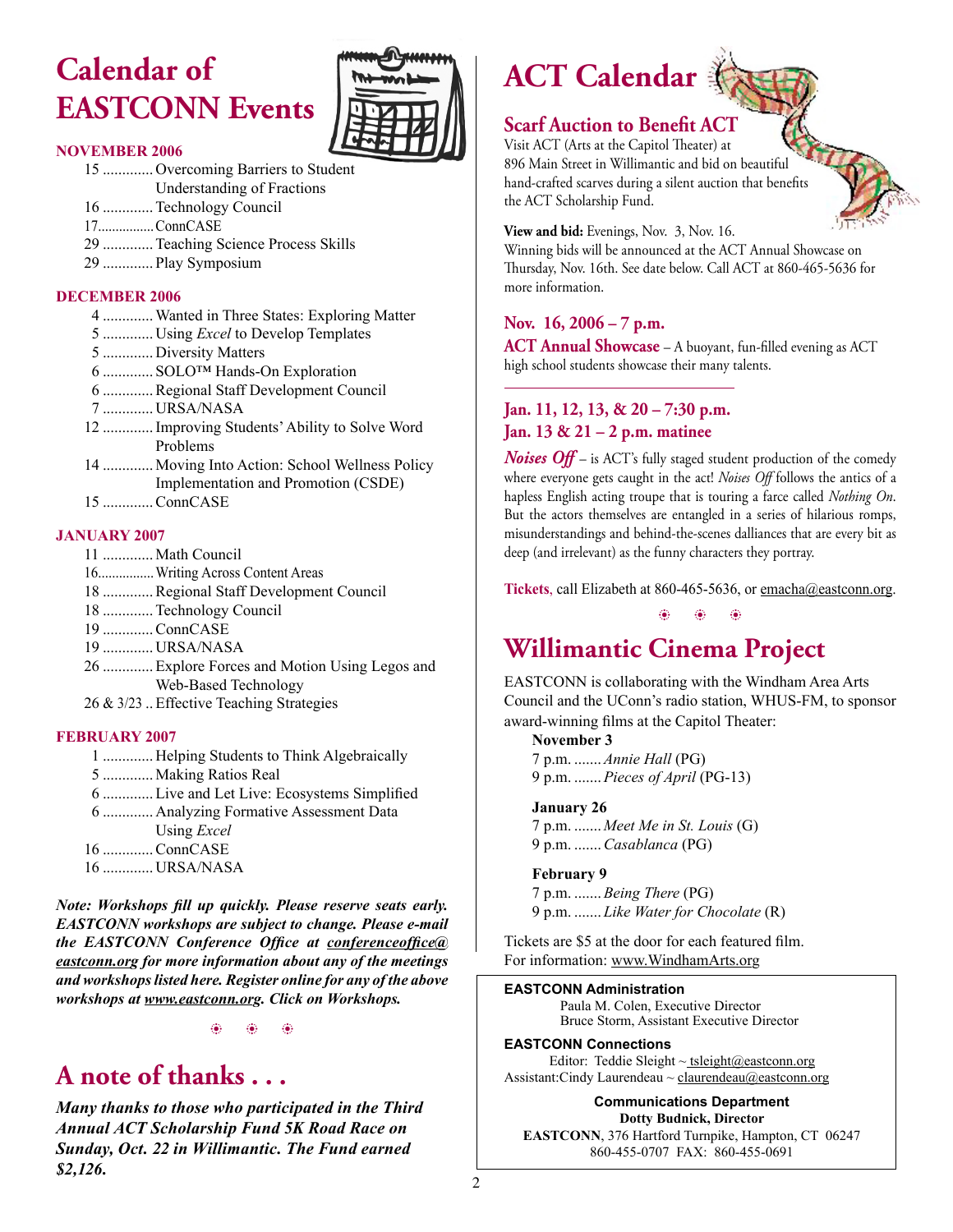### **New Principal Brings A Working Spirit to ERA**

Gary Lenoce has joined EASTCONN as principal of Eastern Regional Academy (ERA), a collaborative education program between Windham Public Schools and EASTCONN.

"Every student can and will learn," said Lenoce, adding, "They just need a strong, rigorous curriculum with a high level of instruction."

ERA is designed to meet the needs of students with emotional disturbances and related classifcations. Academic instruction is provided in combination with clinical and behavioral support, and work-study opportunities. The academy is located in

Columbia.

*EASTCONN welcomes Gary Lenoce as Eastern Regional Academy's (ERA) new principal.*

Lenoce's goals for ERA combine academic enhancements in a strongly supportive environment, with increased parent participation and an expansion of the work-study program. He also hopes to place more students in paid employment.

"Not only are students being paid a real wage in a true work environment," he said, "they are getting great practice in obtaining and retaining jobs."

Lenoce worked previ-

ously at the Children's Center Community Programs of Connecticut and was a special education teacher for 17 years in several different Connecticut communities. Originally from New Britain, Lenoce resides in Waterford. He graduated from UConn, completed his graduate work at Central Connecticut State University, and is pursuing his doctorate. Lenoce enjoys travel, physical ftness and his two cats, Pete and Ted. Contact Gary at [glenoce@eastconn.org](%20http://mailto:glenoce@eastconn.org).

 $\circledast$  b  $\circledast$ 

**CAPRA**, continued from page 1

He is the son of Academy Award-winning director Frank Capra, Sr., who made such silver screen classics as *It Happened One Night, You Can't Take it with You*, *Mister Smith Goes to Washington* and *It's a Wonderful Life*.

ACT students had the opportunity to flm Schulenberg in an interview session hosted by Connecticut flmmaker Ronald Howard. Schulenberg has almost 40 years of legal and executive experience at Capitol Records, Paramount Pictures, CBS, Shakespeare Globe Center as well as a best selling book. The interview was followed by a facilitated interview of Capra and Schulenberg in front of the entire ACT student body. Many local and state dignitaries sat among the students in the audience as the guests spoke. ACT students flmed the conversation.

"At least one of you will make it," Capra told the ACT students, adding that persistence and networking will be critical to their future success. Afterward, students had an opportunity to chat one-on-one with the guests.

### **EASTCONN Welcomes Tom Cronin to New Post**

An enthusiastic Tom Cronin has joined the EAST-CONN staff as Director of Student Services. Cronin replaces Paul Rennick, who will retire in December.

"I've always had tremendous heart for kids and fnding ways to unlock their potential," said Cronin recently.

"I believe you must create structured environments where kids feel safe to open up and explore their capabilities." Cronin said he



*Tom Cronin joins EASTCONN as its new Director of Student Services.*

is excited about the possibilities at EASTCONN.

Having recently worked in public school settings, Cronin has an understanding of the challenges that local districts encounter in meeting the needs of low incidence populations. "We will be looking for ways to collaborate with local schools to better serve all kids, whether it's through special education programming, magnet programs or after-school enrichment and remediation programs," Cronin said.

#### [**Editor's note: See related stories, Page 1**]

"In my short time here I can see that I am surrounded by dedicated people committed to public education in eastern Connecticut," Cronin said. When asked about his focus for Student Services, he noted EASTCONN's ever-increasing role in meeting the needs of kids at every age and ability level. Three things in education matter most to Cronin: high nurturance, high rigor, and high accountability.

Until recently, Cronin was Superintendent of Schools in Bolton. Before that, he spent four years as principal and two years as assistant principal at Tolland Middle School. Before Tolland, Cronin was the administrator of an after-school program at the Connecticut Children's Medical Center and a special education teacher for 12 years. He also held a teaching position at EASTCONN's PACE program in Chaplin.

 Cronin earned a bachelor's in psychology from SUNY Plattsburgh, and three separate degrees from UConn: a master's in Special Education; a Sixth Year in Educational Leadership; and a superintendent certifcation from UConn's Executive Leadership Program.

 On the home front, Cronin is happily married with three children. Cronin loves baseball, fshing, carpentry, and home remodeling. "I'm a car guy, too," he added.

"Being nice matters" is a philosophy that Cronin practices both at work and at home. "I believe that we are all doing our very best—people don't show up thinking they will not do well. I try to model for teachers how I expect kids to be treated—with dignity, empathy, respect and accountability… because nice matters."

Tom Cronin can be found at the EASTCONN Hampton facility when he's not out visiting student programs. Contact him at 860-455-0707 or [tcronin@eastconn.org](mailto:tcronin@eastconn.org).